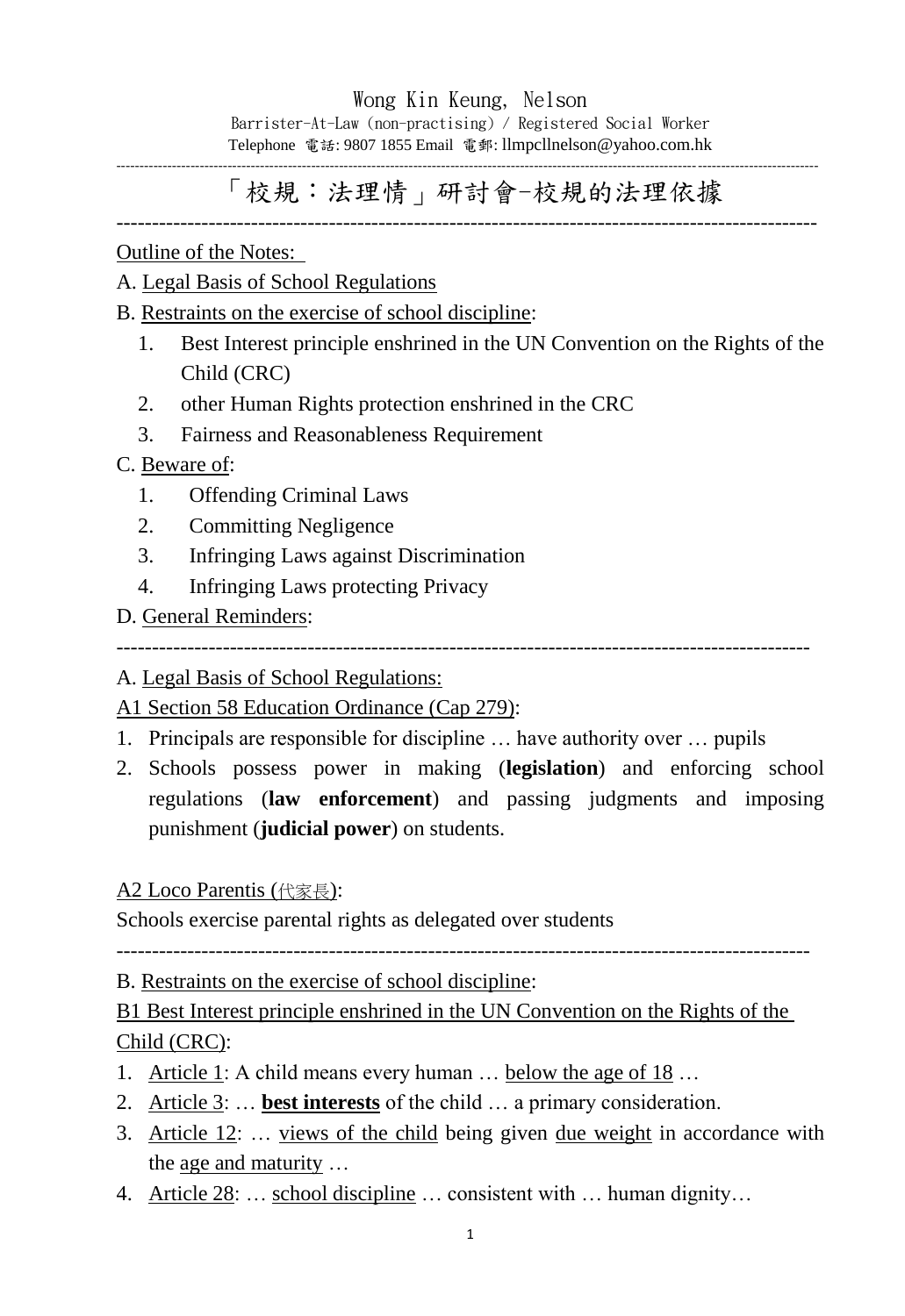Best Interest (Gillick v West Norfolk & Wisbech Area Health Authority & Department of Health & Social Security [1986] 1 A.C. 112) **BASIC FACTS:**

- 1. The Department of Health and Social Security's circular: A doctor acts in good faith to protect a girl under 16 against the harmful effects of sexual intercourse can lawfully prescribe contraceptives.
- 2. **P** sought a declaration that the advice in the circular amounted to advice to doctors to commit offence of causing or encouraging unlawful sexual intercourse with a girl under 16 or the offence of being an accessory to unlawful sexual intercourse with a girl under 16.

## **JUDGEMENT:**

- 1. House of Lords recognized the best interest principle.
- 2. Parental rights were to serve child's best interest and yield to his right to make his decisions if he had enough understanding & intelligence.
- 3. A doctor had discretion to give contraceptive advice or treatment to a girl under 16 without her parents' knowledge or consent if the girl had a sufficient intelligence to understand fully what was proposed.

### **RELEVANT REMINDERS:**

- 1. Parental rights were to serve child's best interest
- 2. All school regulations in particular those restricting the rights of children should be justified on the best interest principle

### B2 other Human Rights protection enshrined in the CRC:

- 1. Article 13: Freedom of expression
- 2. Article 14: Freedom of thought, conscience and religion
- 3. Article 15: Freedom of association and peaceful assembly
- 4. Article 19: Protection against all forms of physical or mental violence, injury or abuse, neglect or negligent treatment, maltreatment or exploitation, including sexual abuse
- 5. Article 2: Protection against discrimination
- 6. Article 16: No… arbitrary or unlawful interference with his privacy …
- 7. Article 23: … a mentally or physically disabled child should enjoy a full and decent life … ensure dignity, promote self-reliance and facilitate the child's active participation in the community.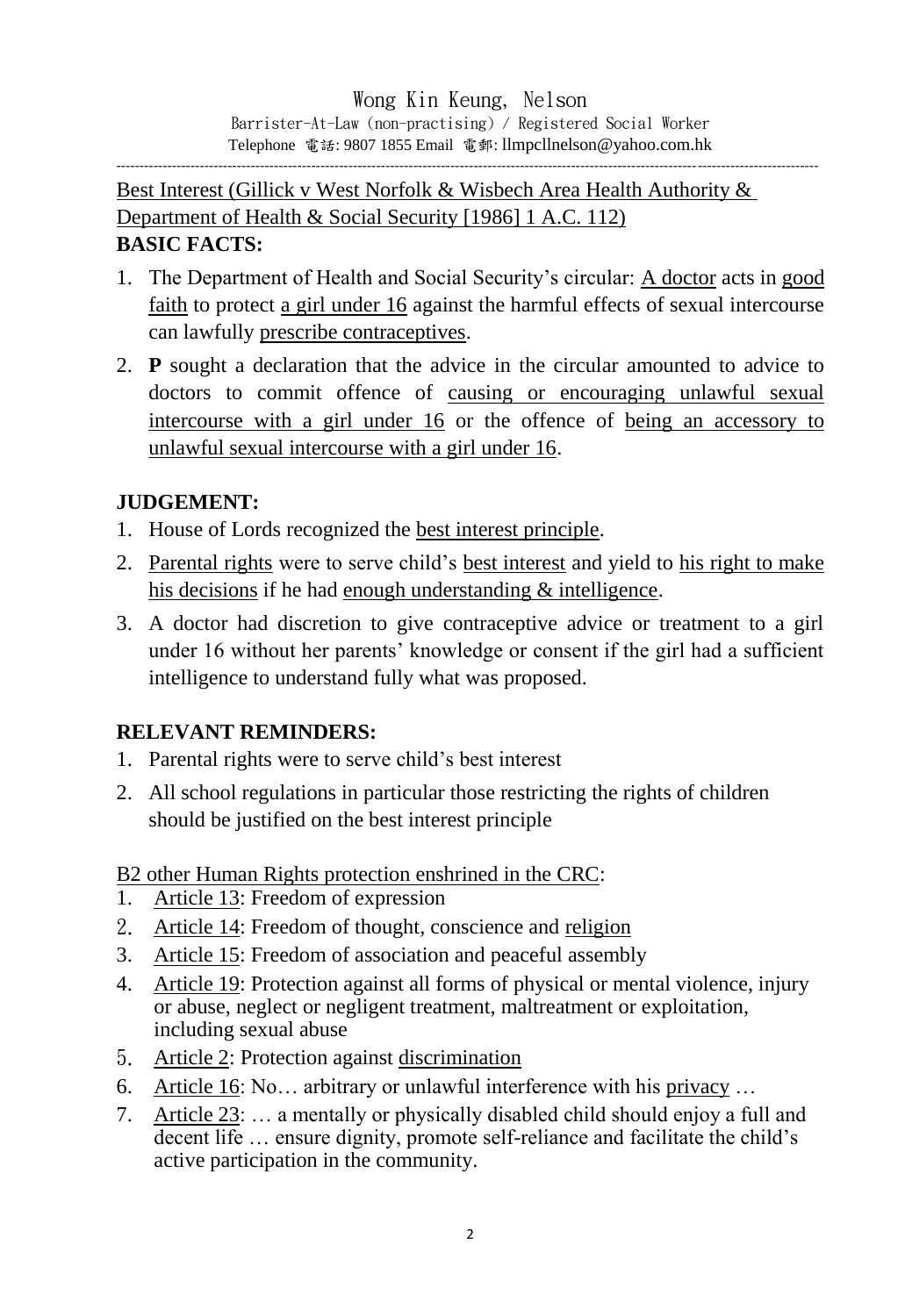#### Wong Kin Keung, Nelson Barrister-At-Law (non-practising) / Registered Social Worker Telephone 電話: 9807 1855 Email 電郵: llmpcllnelson@yahoo.com.hk

-------------------------------------------------------------------------------------------------------------------------------------------------------

### Freedom of religion:

可否堅持回教徒女學生必須穿著校服,不准穿著長袍及面紗回校,如有違反者,則作紀律處分? High R (Begum) v Head-teacher and Governors of DenbighSchool [2007] 1 AC 100

## **KEY ISSUE**:

A case before the House of Lords to decide if the school infringed a Muslim pupil's right to manifest her religion under Article 9 the European Convention on Human Rights in prohibiting her from wearing jilbab

### **BACKGROUND**:

- 1. The pupil refused to attend school unless she was allowed to wear jilbab.
- 2. The school disallowed her attendance unless she conformed to the uniform code.

### **JUDGEMENT**:

- 1. Article 9 did not bestow the freedom to manifest one's religion at any time and place one chose.
- 2. Article 9 rights had not been infringed.
- 3. Her family knew the school uniform requirements.
- 4. She could have sought the help of the school and the LEA.

# R (Play-foot) v Governing Body of Millais School [2007] ELR 484:

#### **KEY ISSUE**:

Whether it is justifiable for the school to disallow the claimant to put on a ring to express her belief in pre-marriage celibacy

#### **JUDGEMENT**:

- 1. Putting on a ring is not closely linked to belief in pre-marital chastity.
- 2. The school suggested other alternatives to practise her belief such as attaching the ring to a chain or to a bag.
- 3. The rules were clearly communicated to the claimant.

R (Watkins-Singh) v Governing Body of Aberdare Girls' High School: **KEY ISSUE**: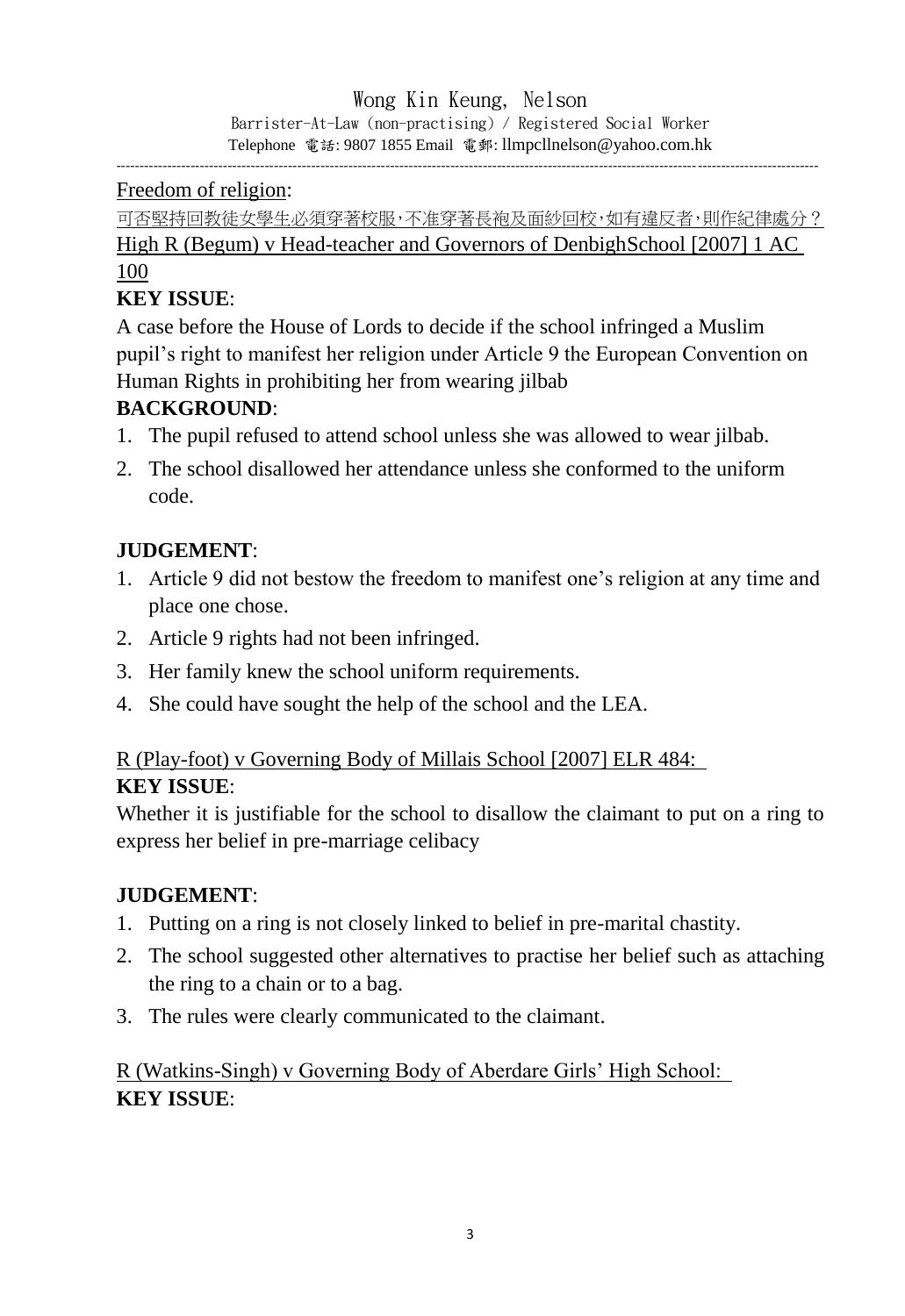Whether it was unlawful for the school to exclude a Sikh pupil who believed putting on the Kara bangle was an extremely important expression of her race and culture.

# **JUDGEMENT**:

- 1. D failed to comply with its obligations under Section 71 of the Race Relations Act 1976 and that race equality should have been taken into account into its decision-making process but it was not.
- 2. Wearing the bangle unlikely encroached upon the school uniform policy.
- 3. Discriminatory effect outweighed justification for exclusion.

## **RELEVANT REMINDERS**:

- 1. As a general principle, schools have considerable freedom in setting their school regulations for students' best interest.
- 2. At times, the Court interprets human rights provisions in such a manner as to limit their application.
- 3. In most circumstances, Courts are unwilling to interfere with school decisions PROVIDED THAT:
	- (a) Alternatives available to express the students' freedom
	- (b) Proper considerations have been taken by the schools

### UNLESS:

- (a) Prejudicial effect outweighed schools' justification
- (b) The school decision involves excluding students from schools or depriving students of learning opportunities or other harsh punishments

### B3. Fairness and Reasonableness Requirement:

In theory, school regulations could be subjected to judicial review on the ground of unreasonableness or unfairness.

# **BACKGROUND:**

- 1. R was a primary school student
- 2. His regular violent outbursts included verbal superiority, thumping and snatching equipment from others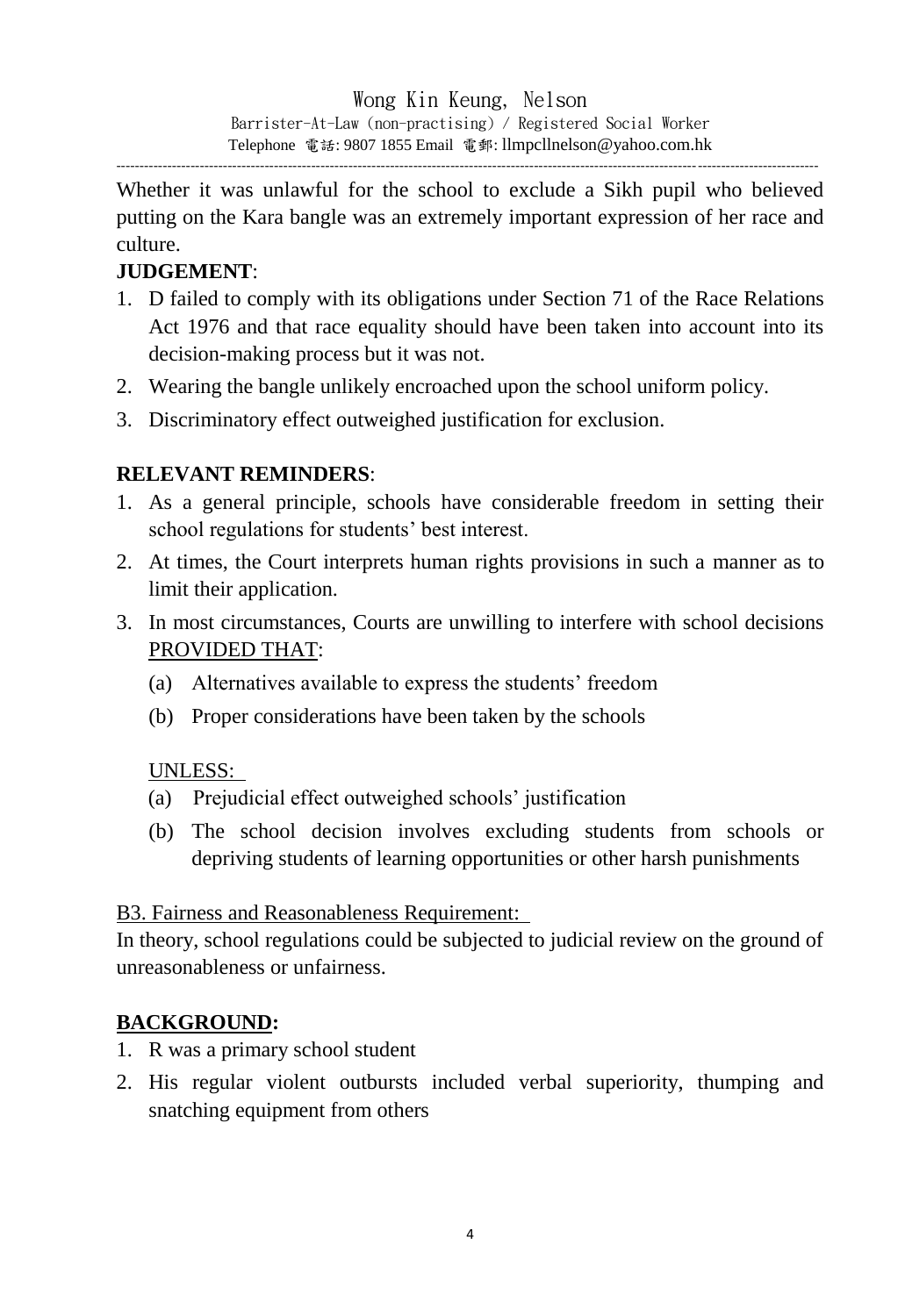Wong Kin Keung, Nelson Barrister-At-Law (non-practising) / Registered Social Worker Telephone 電話: 9807 1855 Email 電郵: llmpcllnelson@yahoo.com.hk

-------------------------------------------------------------------------------------------------------------------------------------------------------

## **CHRONOLOGY:**

- 1. 2001: a psychologist opined R's gift was the cause of easy irritation.
- 2. 2002-2003: R underwent weekly counseling sessions with a school nurse with a master degree in guidance and counseling.
- 3. 2003-2004: the school established a 'circle of friends' for him.
- 4. 5 March 2004: R committed violence by chasing another boy. R was required to spend his school breaks with a staff member.
- 5. 23 March 2004: R committed violence by holding a boy's throat.

### **EXCLUSION FROM SCHOOL:**

- 1. R was excluded from school on the grounds:
	- (a) His regular anger outbursts presented risk to other students.
	- (b) The school has a duty of care to the other students.
- 2. 26 March 2004: R's parents insisted full and fair procedures had to be followed including consulting with them and interviewing R.
- 3. 30 March 2004: a meeting was held with the conclusion that the exclusion would be reviewed and a subsequent meeting would be held to allow R's parents to make their representations
- 4. 15 April 2004: R's parents were informed the school had determined to expel  $R$ . R's parents protested for not being given the chance to state their case before a final decision was made.

#### **WHETHER COURT HAS JURISDICTION**:

- 1. The ESF is established under the English Schools Foundation Ordinance (Cap.117).
- 2. Expelling a student from an ESF school involves a public function.
- 3. S.10 of Cap. 117 empowers the ESF to make regulations for the 'management, operation, administration and control' of all its schools.
- 4. Court of Appeal held these regulations constitute subsidiary legislation
- 5. Regulations concerning school discipline therefore constituted subordinate legislation and are subject to judicial review.
- 6. In deciding whether to exercise judicial review, Court would take into account the effect of order on the administration and if the granting is necessary in the interests of justice.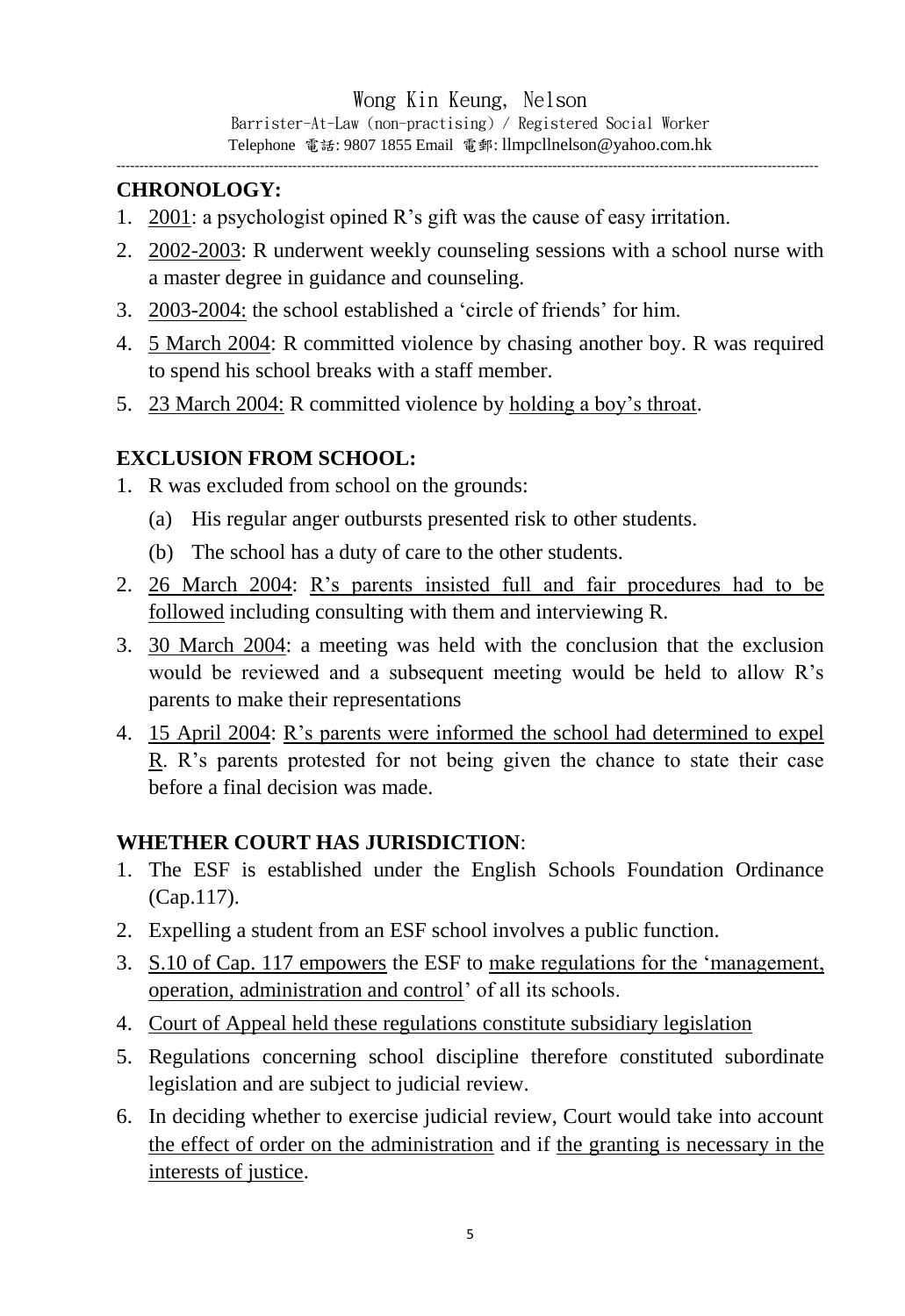### **JUDGMENT:**

#### **Reasonableness:**

- 1. The school must act in good faith and ensure its decision is reasonable.
- 2. ESF came to a reasoned decision based on a long history that R must be expelled in the interests of all the other pupils.

#### **Fairness:**

- 1. The undertaking R's parents would have the opportunity to make representations before final decision was not honoured.
- 2. Such failure is a breach of natural justice which may prejudice R.
- 3. The decision to exclude R was struck down.

#### **RELEVANT REMINDERS:**

- 1. School regulations should be clearly written down
- 2. They should be duly informed to parents.
- 3. Wide consultation should precede the implementation of controversial regulations

--------------------------------------------------------------------------------------------------

#### C. Beware of:

#### C1 Offending Criminal Laws:

- 1. Perverting the course of justice
- 2. Assisting offenders by any act with intent to impede his apprehension or prosecution
- 3. Aiding, abetting, counseling or procuring the commission of offence

Aiding, abetting, counseling or procuring the commission of offence: Section 89 Criminal Procedure Ordinance (Cap. 221): Secondary parties are liable to be dealt with at trial and punished as a principal offender.

**BASIC FACTS:** Can a person be convicted as an accomplice merely for standing by and doing nothing when an offence is being committed?

#### **JUDGEMENT:**

1. CA accepted the principles applied in *JF Alford Transport* [1997] 2 Cr App R 326 that willful blindness suffices.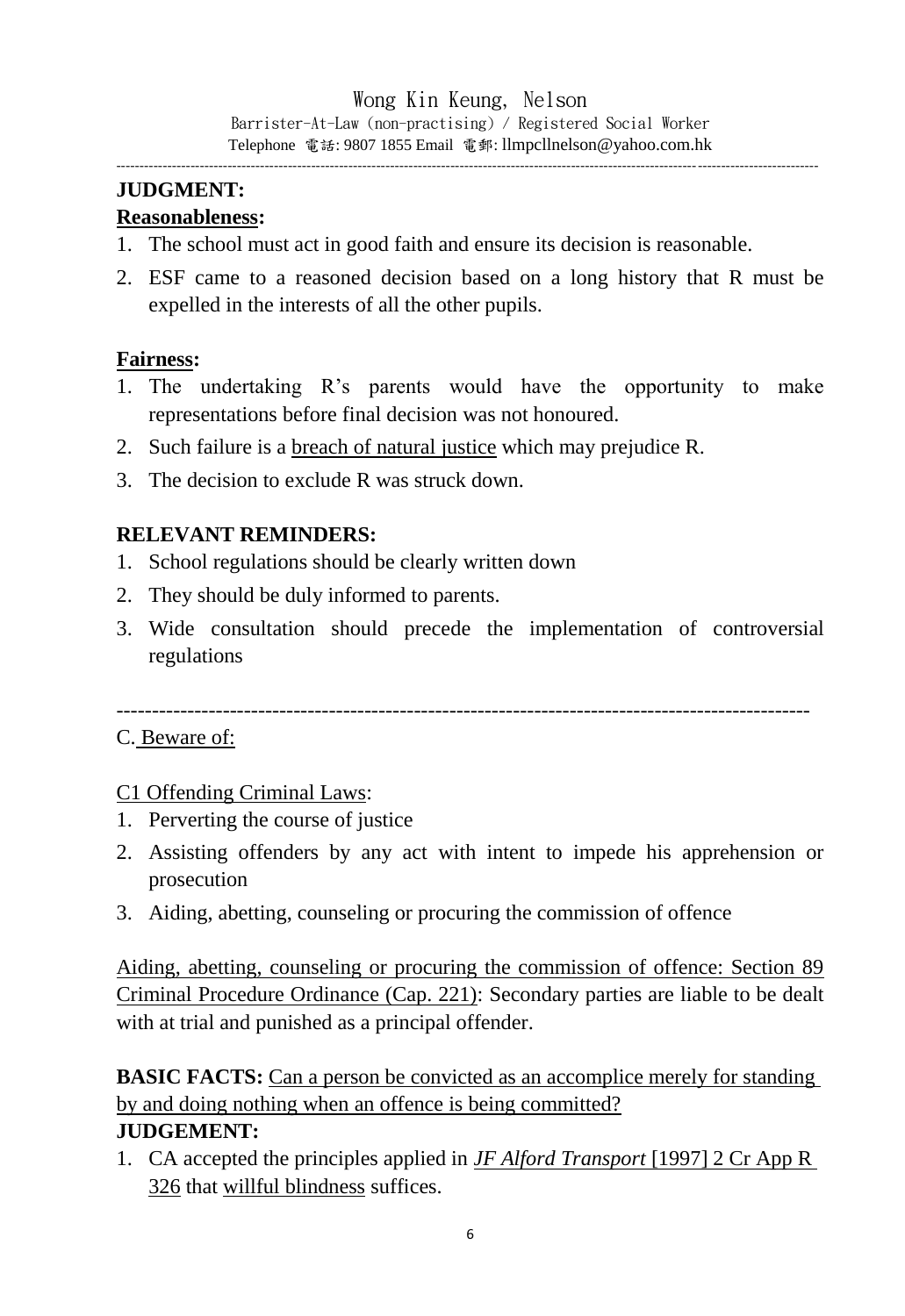2. A company did nothing to prevent its employees from illegally falsifying tachograph records of its transport vehicles

- 3. Elements for establishing secondary liability:
	- (a) Knowledge of the principal offence; and
	- (b) Ability to control the offender's action; and
	- (c) Deliberate decision to refrain from so doing
- 4. D need not have intended that the crime be committed
- 5. D only need to intend to do the acts which he knows to be capable of assisting or encouraging the commission of the crime

### **RELEVANT REMINDERS:**

- 1. Willful blindness is sufficient.
- 2. No defence to say willful blindness is not to encourage the commission of offence

#### C2 Committing Negligence:

We educators have a positive duty to take reasonable care of our students

- 1. Negligence:
	- (a) **D** owes a legal duty of care to **P**
	- (b) **D** has breached the duty of care
	- (c) **P** suffers injury or damage
	- (d) **P**'s injury or damage must be reasonable foreseeable
- 2. Vicarious Liability: Employers are **legally liable** for employees' / agents' negligence when they are acting in the **course of duty**.
- 3. **Contribution**: Section 3 (1) Civil Liability (Contribution) Ordinance (Cap. 377): … any person liable … may recover contribution from any other person liable in respect of the same damage ...
- 4. Case Illustration 1:

### **PARTIES:**

- 1. F.6 student (**P**)
- 2. Principal (**D1**) / The School (**D2**)

# **BASIC FACTS:**

- 1. **P** failed to hand in his homework and was late for school
- 2. Teachers' repeated advice and warning did not change **P**'s attitude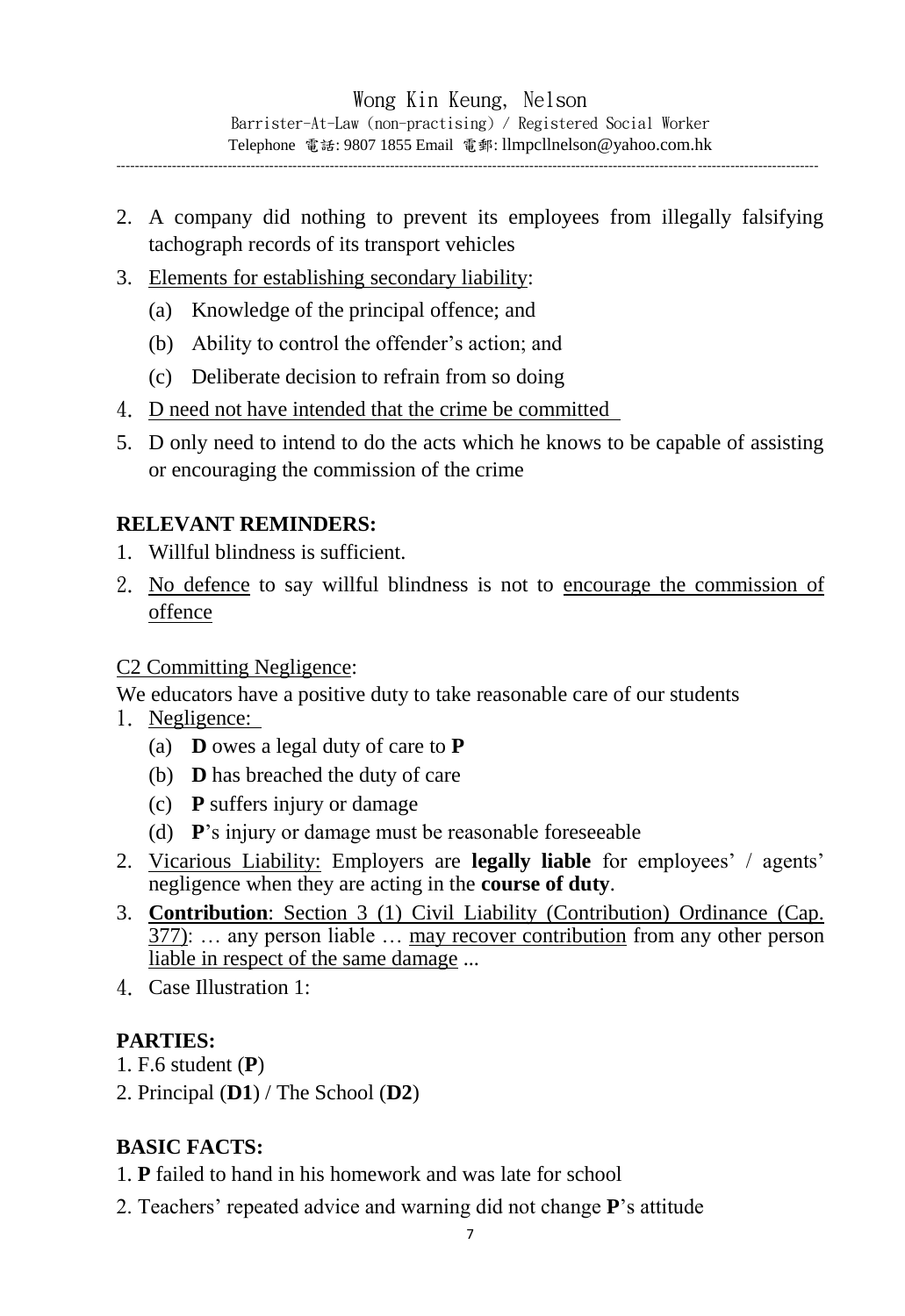- 3. **D1** suspended **P** from classes and required **P** to do his work
- 4. The punishment lasted for 9 days, 7 being at the main entrance hall.
- 5. **P** was ultimately diagnosed as schizophrenic.

#### **NEGLIGENCE CLAIMS:**

- 1. **P** claimed that his schizophrenia was caused by **D1**'s negligence.
- 2. **D2** was to be vicariously liable

#### **JUDGEMENT:**

1st Element: Duty of Care:

- 1. **D1** & **P** were in a relationship of teacher and pupil
- 2. **D1** has a duty of care to take reasonable steps to protect **P**'s welfare.
- 3. That **P** was aged 18 made no difference.

#### 2nd Element: Breach of Duty:

- 1. **D1** breached that duty
- 2. Unreasonable punishment subject **P** to prolonged stress
- 3. Exposed **P** to the rest of the school at the main entrance hall
- 4. Not specified the exact requirements to end the punishment

3rd Element: Breach of Duty causes injury:

P's medical evidence that the punishment caused the illness was accepted.

4th Element: The injury is reasonable foreseeable:

- 1. The punishment was stressful to any normal person
- 2. It is common sense that prolonged stress can cause mental disorder.
- 3. **D1,** as a reasonable person must foresee his punishment would cause **P**'s mental illness

#### **RELEVANT REMINDER:**

*It is difficult for him (the principal) to escape criticism for not giving time for counseling to be tried, even though he says that the two methods of correction could go ahead at the same time.*"

5. Case Illustration 2: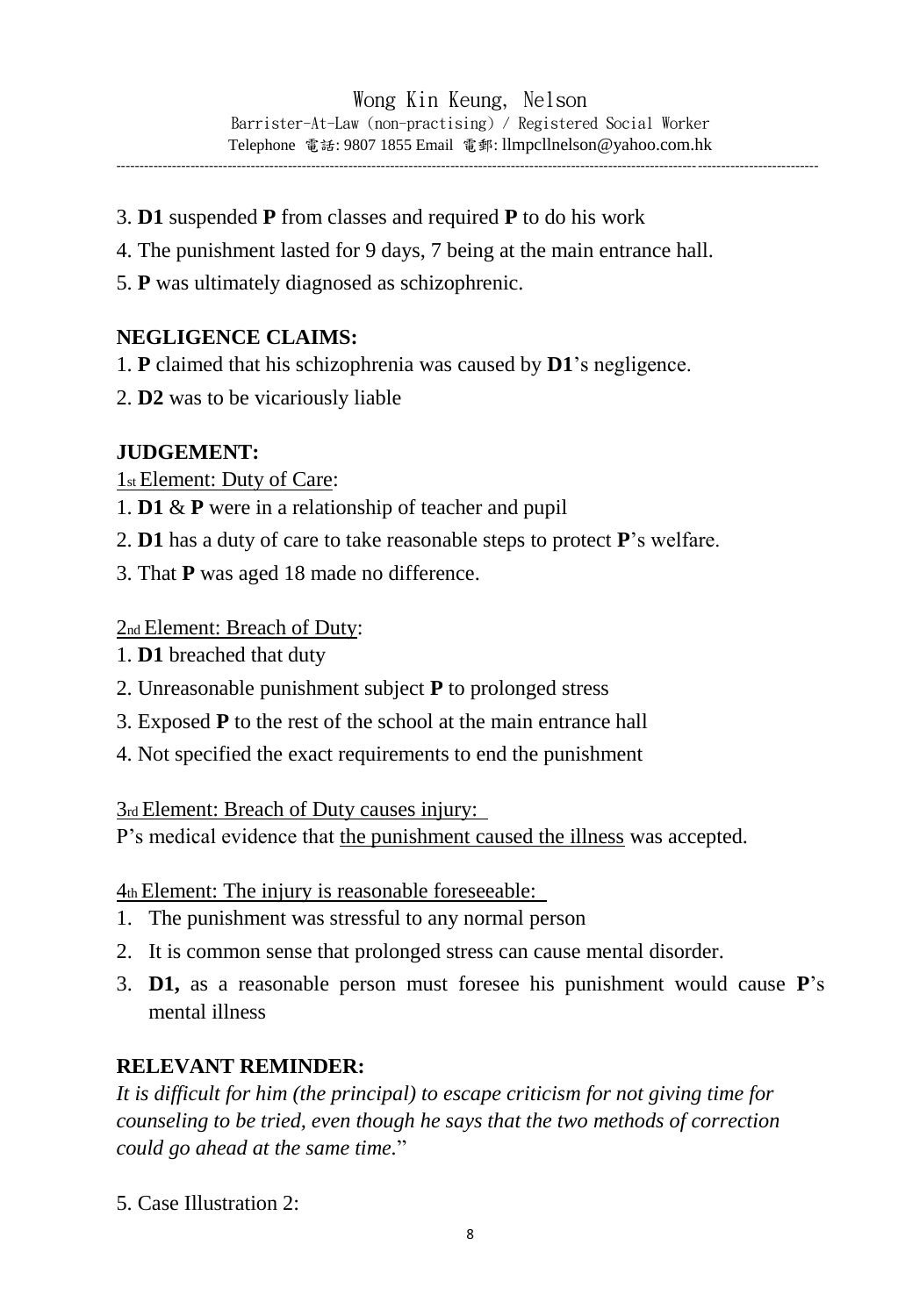#### **PARTIES:**

- 1. A teacher with 7-year-teaching experience (**P**)
- 2. The school (**D**)

### **BASIC FACTS:**

- 1. In holding a school based remedial support program, P was assaulted by a student whom D know having serious discipline problem.
- 2. No physical injury was sustained but was emotional disturbed and had to consult psychiatrist
- 3. About 7-month sick leave was prescribed by doctor

### **NEGLIGENCE CLAIMS:**

- 1. The principal's undertaking to arrange in-service training for the School Based Remedial Support Program for P was not honoured.
- 2. The school was in breach of its general duties to ensure **P**'s safety by failing to take reasonable steps to control the discipline of students in his class in particular the perpetrator.
- 3. **D** failed to take appropriate steps in response to the incidents of violence involving students in particular the perpetrator.

### **JUDGEMENT:**

**P**'s problems in maintaining discipline and the perpetrator student's misbehaviors should have alerted the school of a real risk rather than a mere possibility of assault by the perpetrator student on others.

#### **RELEVANT REMINDER:**

- 1. One cannot assume an experienced teacher is able to handle a task involving special skills
- 2. Provide support and training

C3 Infringing Laws against Discrimination:

Relevant Provisions to note:

- 1. Section 25 Sex **Discrimination** Ordinance (Cap 480)
- 2. Section 24 Disability **Discrimination** Ordinance (Cap 487)
- 3. Section 18 Family Status **Discrimination** Ordinance (Cap. 527):
- 4. Section 26 (1) Race Discrimination Ordinance (Cap. 602)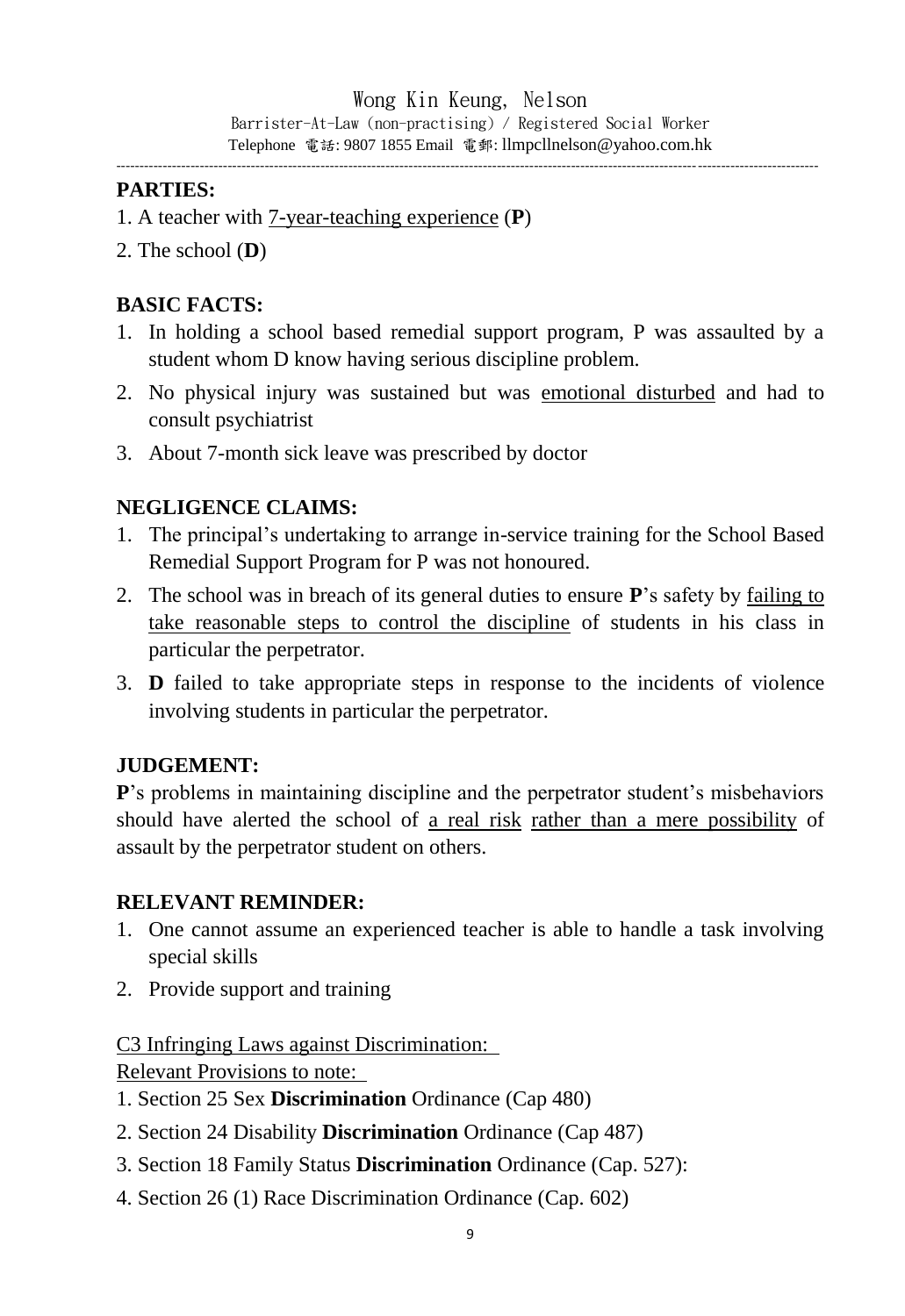------------------------------------------------------------------------------------------------------------------------------------------------------- These provisions prohibit an educational establishment to discriminate against

persons

- 1. In admission
- 2. Denying access to any benefit, service or facility
- 3. Expelling students; or
- 4. Subjecting students to any other detriment

### C4 Infringing Laws protecting Privacy:

- 1. Common Questions:
	- (a) 學校有否權利安裝閉路電視?在那些地方安裝才不侵權?
	- (b) 如學生涉及校外行為問題,學校可否發放個案資料與校外人士,例如:提供學生相 片?
- 2. Data Protection Principles (DDP) of the Personal Data (Privacy) Ordinance (Cap. 486):
	- (a) Principle 1: … lawful purpose … in a lawful and fair manner … the data subject duly informed
	- (b) Principle 2: Not kept longer than necessary.
	- (c) Principle 3: Used only for the purpose at the time of collection
	- (d) Principle 4: Protected against unauthorized or accidental access
	- (e) Principle 5: Ensure a person can ascertain a data user's policies and practices
	- (f) Principle 6: A data subject is entitled to request access
- 3. Relevant Exemptions from Principle 3:
	- (a) Section 58: strict application would likely prejudice the detection or prevention of crime, unlawful or seriously improper conduct.
	- (b) Section 59: strict application would likely cause serious harm to the physical or mental health of the data subject or any other individuals
- 4. Privacy Commissioner 18.05.2009: Organizations which intend to install CCTVs should, at least, post a notice in a prominent position near the installation, stating that the area is being monitored, the purposes of monitoring, as well as how the records will be handled.
- 5. Eastweek v Privacy Commissioner (CACV 331/1999):
	- (a) Eastweek took photo of an unidentified woman in the street without consent for criticizing her fashion sense.
	- (b) DDP1 was not violated. Personal data might be collected by means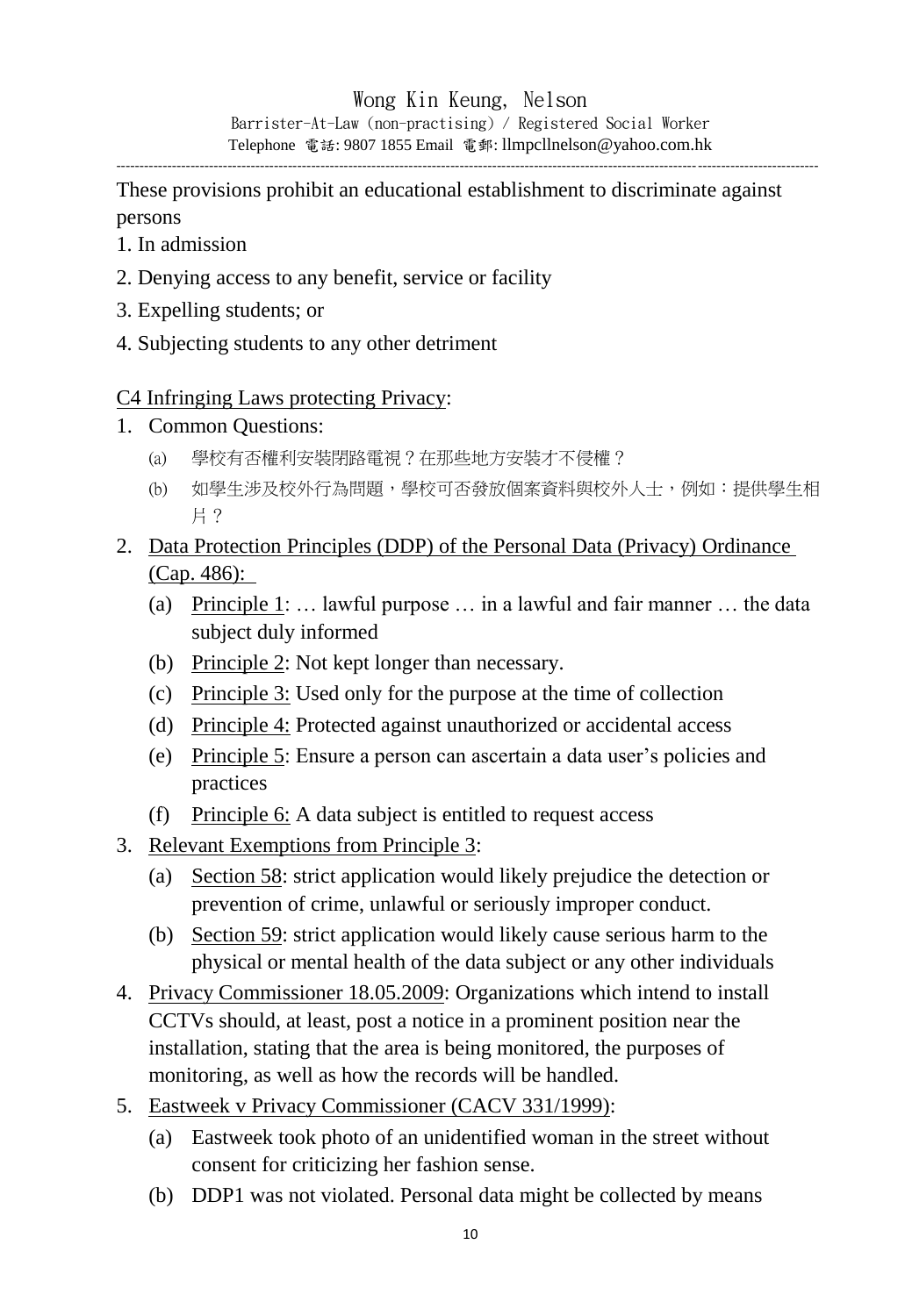of a photo but to be considered an act of personal data collection, the data user must compile information about an identified person.

- (c) Legitimate journalistic activity particularly photo-journalism as the common practice of running photos of unidentified persons in public areas to illustrate a news article was not to be 'unduly inhibited'.
- 6. Breach of confidence:
	- 3 elements for breach of confidence (Coco v Clark [1969] RPC 41):
	- (i) The information had the necessary quality of confidence
	- (ii) The information was originally given under circumstances obligating the second person to keep the information confidential
	- (iii) The person disclosed it without authority
- 7. Li Yau Wai v Genesis Films Ltd [1987] HKLR 711:
	- (a) Li agreed to let a film company photo him for casting purposes only but his photo was used as a comedic prop in a film.
	- (b) Unauthorized disclosure constitutes breach of confidence

---------------------------------------------------------------------------------------------------

#### D. General Reminders:

- 1. School regulations should promote students' welfare and discipline with the long-term vision of training them to be law-abiding citizens.
- 2. Restraint on students' rights must be justified by the best interest principle (educational purpose) instead of administrative convenience.
- 3. School regulations must be consistent with students' human rights.
- 4. School regulations must meet the fairness and reasonableness requirements.
- 5. Care must be taken to avoid falling into criminal pitfalls and committing negligence in the course of enforcing school regulations.
- 6. School regulations should be subject to regular review to take into account the most up-to-date legal development.
- 7. Students, parents and teachers should be properly informed of the school regulations.

--------------------------------------------------------------------------------------------------

8. School regulations should be comprehensible and clearly written down.

### 注意**:** 本講義僅為講解法律原則,不可視為提供法律意見。